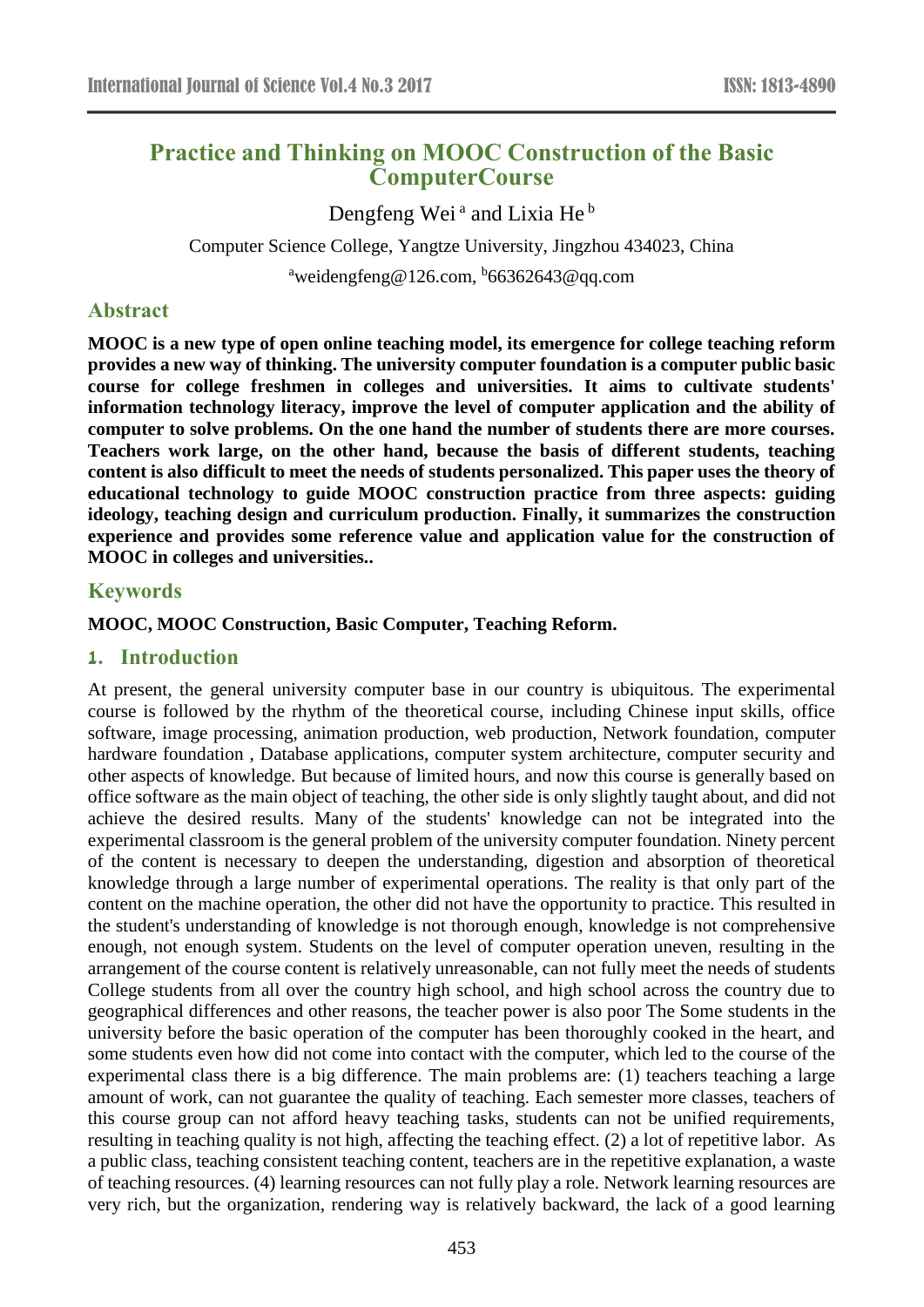platform to support the management of learning resources, can not make good use of these resources, such as fine course video, each video more than 40 minutes, not only download the video Time-consuming and students can not guarantee a long time to watch the video. (5) students learn lack of initiative. The current teaching model lacks the guidance of students' autonomous learning, leading students to learn positive and passive, always blind, negative, passive learning.

Can be required to carry out the basic teaching reform of computer reasons attributed to the following three aspects. First, the content of the course, requiring the basic operation from the computer to industry application innovation. In recent years, the contents of computer operations have been taught in secondary school information technology courses, making the original university computer courses and secondary schools to repeat a lot of content. At the same time, many industry jobs require that it not only be the basic operation of the computer, but in the industry to use innovative computers to improve the competitiveness of the industry. Second, on the computational science of the new aspects of knowledge, the computer basic course as the mathematical and physical status of the basic curriculum, should teach the basic content and methods of computational science[1]. This positioning has been basically recognized by the domestic and international computer education sector. Third, learning methods, the Internet provides a new course of learning and communication methods and ways, while providing a lot of free quality teaching resources. How to use the new learning methods to improve the learning effect is worth exploring new questions.

## **2. "Computer Foundation" M00C course construction conditions and objectives**

## **2.1 M00C Course Construction Conditions**

## **2.1.1 MOOC needs a mature theory to guide**

MOOC involved in the relationship between the various technologies and personnel, as well as the construction of teaching models are very complex, To mature, effective theory for guidance, it may be achieved more ideal results. Holton pointed out: especially,It is worrying that no MOOC operator has hired people who have received instructional instruction, learning science, educational technology, course design training, or other teaching specialists to help them design the course, but rather employ a large number of Programmers and teachers, with a variety of purposes to participate in this open education experiment. At least from the current point of view has not yet found or create a suitable MOOC theory as a guide, especially the lack of MOOC-based teaching design theory and methods, which is very worrying. There is no concrete, mature theoretical guidance of teaching exploration and practice is blind, there is no direction of the existence of great uncertainty.

#### **2.1.2 MOOC needs high quality teachers**

The use of MOOC for teaching reform and teaching activities, requires a lot of skilled use of MOOC teaching teachers, such teachers only reach a considerable proportion, under their leadership, MOOC platform can really promote the deepening of education and teaching reform. And meet the requirements of teachers need to meet the following basic requirements: First, master the teaching design theory and methods to guide micro-courses, micro-video design; Second, the need for network courses and MOOC integrated design capabilities to design Based on the MOOC platform network courses; third is the need to have a strong online education and management capabilities to cope with MOOC proud of large-scale students; four teachers should have enough energy and time to ensure that MOOC education quality ; Five is the need to have a sufficient number of famous university famous brand professor, to play a leading role in demonstration.

#### **2.1.3 MOOC needs the initiative and ability of students to learn**

From the current case of MOOC found that the use of MOOC for students to learn a high demand, otherwise, students can not complete the learning task. First of all, the use of MOOC to study the students need to have a strong learning initiative, without this, the use of MOOC learning is out of the question. The famous university students can basically guarantee this, but in many college students with this requirement only a very small number of students. We face the reality is that there are many students a serious lack of learning initiative, the teacher became the learning process of the \"debtor\"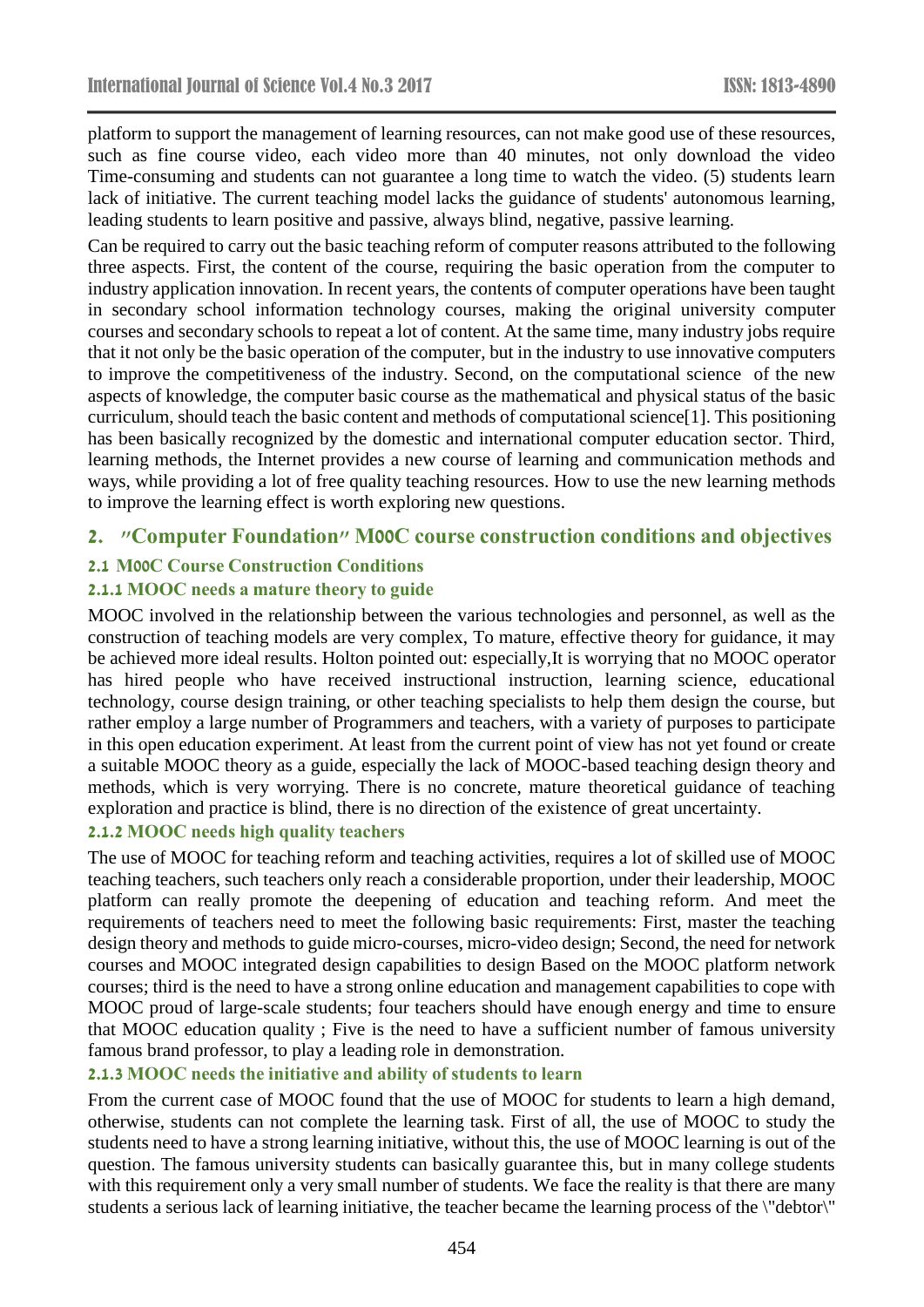and \"Huang Shiren\". The reasons for lack of learning initiative students are very complex, not through the teaching design, teacher effect, teaching material design can solve. Second, students need to have strong self-learning, self-planning and self-design ability, especially with the learning objectives to develop, select the learning content, learning methods can effectively use the ability, without these capabilities, he can not To achieve the overall grasp of scientific knowledge, can only be saw the trees do not see the forest. Especially in a large number of micro-video in the world, students have to organize a complete knowledge system, so as to form a complete knowledge structure of the ability, otherwise the problem, cognitive load problems will follow.

## **2.1.4 MOOC needs to be able to accurately evaluate the learning results**

Evaluation of learning results in the learning process occupies an important position, there are diagnostic evaluation, formative evaluation and summary evaluation, evaluation activities throughout the study throughout the process. It is a summary of the previous stage of learning activities to determine whether the learning objectives are met, whether the completion of learning tasks, but also to develop the next stage of learning objectives, learning tasks and learning direction. Traditional classroom teaching, learning evaluation is in the textbooks, teachers and students on the basis of the combination of the three teachers to judge, relatively speaking, more accurate and effective. But in the MOOC course, large-scale students so that teachers can not manage. In order to solve this problem, MOOC usually take a simple program - let the students teach each other and judge. [12] This has aroused the concern of many experts, apparently, MOOC itself does not have the ability to evaluate the results of learning, teachers and students because too many can not evaluate, and can be more accurate self-evaluation or evaluation of peer learning results of students Negligible. It can be seen that if the lack of evaluation of learning results of this important link, based on the MOOC learning effect will be greatly reduced.

#### **2.2 "Computer Foundation" M00C Course Construction Objectives**

#### **2.2.1 To elaborate teaching design as the fundamental premise**

Survey has shown that the vast majority of MOOC teachers believe that, compared to the traditional face-to-face classroom teaching, MOOC teaching teachers need to invest more time and energy for the early planning and process maintenance, especially in the early teaching design often need Teachers put more than the traditional course teaching design 2 to 4 times the time and effort, which MOOC teaching the final quality and effect has a crucial role. On the one hand, MOOC teaching, like any other teaching method, requires teachers to follow the basic laws of effective teaching for systematic teaching design. On the other hand, MOOC teaching is a new type of teaching that is different from any previous teaching method. Way, so the more teachers need to combine MOOC teaching itself with the characteristics and needs of careful and targeted design.

#### **2.2.2 To enhance the MOOC learner's learning input as an important guide**

Knowing the MOOC learners as much as possible in order to provide the content of the learner's interest is still an important part of the MOOC learner's learning input. As mentioned earlier, due to the large size of MOOC learners, MOOC teachers can not, as in the traditional teaching context, through knowledge and skills testing, multi-dimensional learning style survey, face-to-face observation and dialogue to all-round, system and in-depth Analysis and understanding of each learner's learning characteristics and needs, generally through the following ways from a more macro-level understanding of the MOOC learner groups; the second aspect to pay attention to learning tasks and activities designed.

Pay attention to MOOC assignments. Although MOOC teachers can not check the learners' assignments one by one as in the traditional teaching context, they should still attach great importance to the function of the job for checking, consolidating and promoting learning. MOOC teachers should be fully aware that the job itself is not for the difficult learners, nor to separate the level of the learners, but to promote learners to review, reflect, think, extract, apply the content, for learners and learning Depth interaction between content to provide an opportunity. In the placement of the work to pay special attention to how to provide some inspiration, controversial issues, do not have to pursue a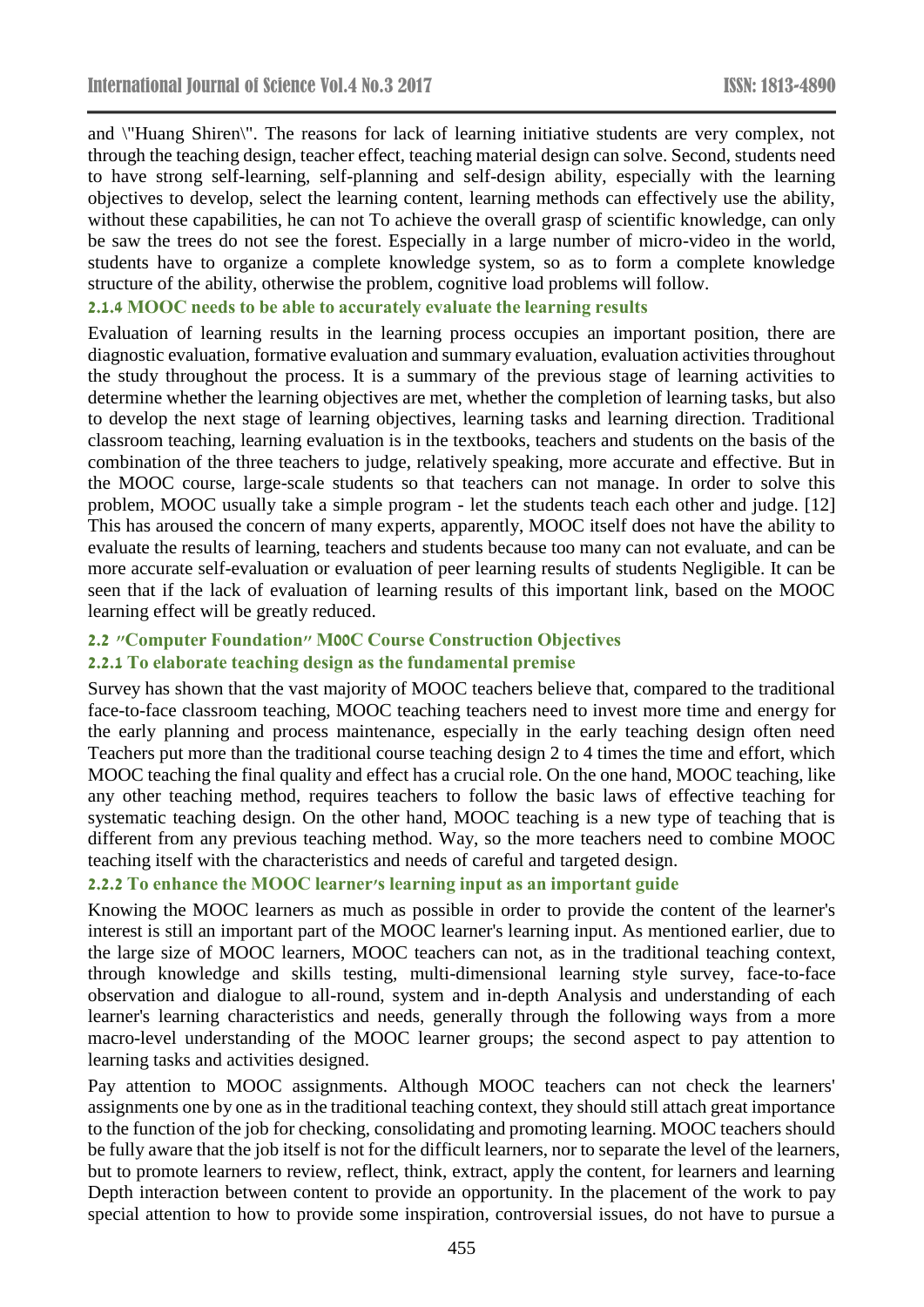unified standard answer, but also to provide learners with comprehensive knowledge of the situation to solve the problem. For the learners can take the MOOC platform comes with the evaluation system or peer evaluation, to facilitate the learners get some feedback. Followed by individualized learning services and support.

## **3. The Making of MOOC**

The selection and determination of the real situation in the preparation phase not only provide the real experimental place for the teaching, but also provide the reference for the design of the subfamily manuscript.

Implementing phase:

1) Teaching design. Based on the context of the operating class MOOC its main purpose for teaching, so the teaching design stage is essential. The teaching design mainly includes the contents of learners' analysis, learning needs analysis, teaching goal analysis, teaching content analysis, teaching method selection and application of these five aspects.

2) sub-lens script design. Sub-Script script is a blueprint and the basis of the production, is the use of video materials on the text of the language of the process of re-creation. MOOC course teaching content is mainly in the form of micro-video, constitute a micro-video screen language is the basic unit of the lens, so the sub-script script design is good or bad, directly affect the teaching effect. Sub-Script script design mainly includes the selection and determination of characters, shooting methods, shooting content, King, time. Table 1 is the multimedia chapter of the sub-manuscript.

| Numble         | Shooting<br>scale                                              | Shooting<br>method                                       | Main content                                                                                                                                                                                                 | Captions                                                                                                                                                                                                                                                                                                          |
|----------------|----------------------------------------------------------------|----------------------------------------------------------|--------------------------------------------------------------------------------------------------------------------------------------------------------------------------------------------------------------|-------------------------------------------------------------------------------------------------------------------------------------------------------------------------------------------------------------------------------------------------------------------------------------------------------------------|
| $\overline{0}$ |                                                                | Packaging<br>animation                                   |                                                                                                                                                                                                              |                                                                                                                                                                                                                                                                                                                   |
|                | Pending<br>Near -<br>special<br>Special -<br>in<br>In the near | Push push<br>Track; make<br>a tracking<br>shot<br>Screen | Sunny campus<br>Roadside, several female<br>students are surrounded<br>with beauty camera<br>self-timer.A boy went to<br>another boy next to lean to<br>view<br>Boys are fighting with<br>others in a fierce | Now young people are more and more<br>like to take pictures, especially<br>self-timer, we also like to use such a tool<br>(such as PS beauty camera beauty show<br>show) to become more handsome and<br>beautiful, these tools in the end what<br>magic?<br>Let's take a look at the odds of image<br>processing. |
|                |                                                                |                                                          | expression package                                                                                                                                                                                           |                                                                                                                                                                                                                                                                                                                   |
| $\overline{2}$ | near                                                           |                                                          | Teachers appear (or with<br>the appropriate video)                                                                                                                                                           | In this information explosion, the<br>information society, the face of complex<br>information, people in order to quickly<br>and effectively to absorb and exchange,<br>more and more attention to graphics,<br>image use and processing. So what is the<br>image?                                                |

Table 1. Three Scheme comparing

3) video capture. Video is the film of the contents of the script will be truly converted into a picture can be presented in front of people's video, the quality of the screen can affect the quality of learning. Video shooting involves the adjustment of white balance, composition, camera direction, camera angle, camera settings and so on.

4) post-editing techniques and techniques. Post-Editing is a sub-picture group together to form a complete teaching video, presented in front of the learners. Late editing techniques and techniques